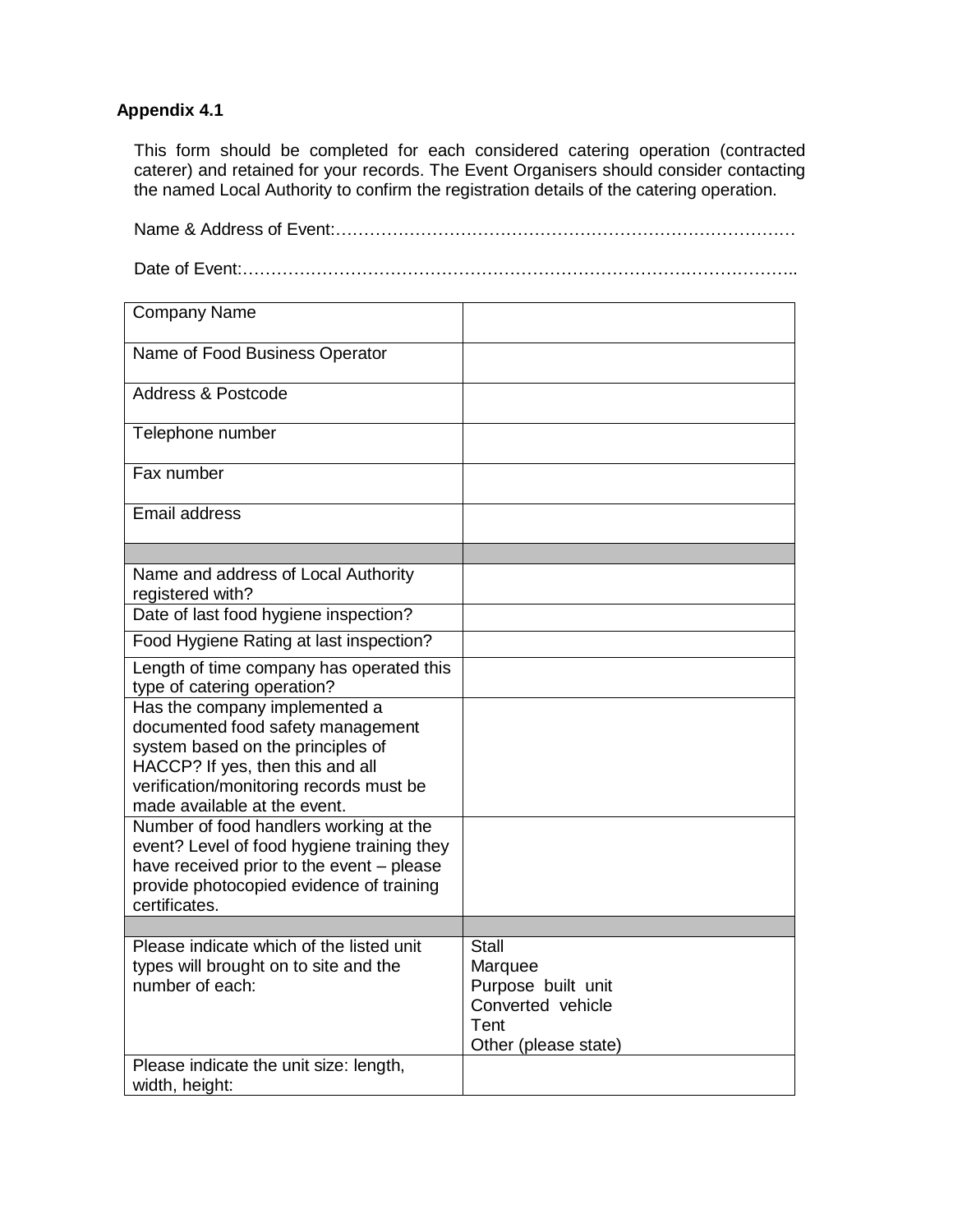| Main types of food to be offered at the<br>event:                                                                 |                                                                                                                                                                                                                                                                                    |
|-------------------------------------------------------------------------------------------------------------------|------------------------------------------------------------------------------------------------------------------------------------------------------------------------------------------------------------------------------------------------------------------------------------|
| Please indicate which of the listed<br>products are intended to be carried for<br>sale or as an ingredient:       | <b>Milk</b><br>Cream<br>Ice-cream<br>Salad<br>Egg products<br>Raw meat/poultry<br>Cooked meat/poultry<br><b>Shellfish</b><br>Fish<br>Other (please state)                                                                                                                          |
| Please list the names and addresses of<br>the main food/drinks suppliers to be used<br>for the event              |                                                                                                                                                                                                                                                                                    |
|                                                                                                                   |                                                                                                                                                                                                                                                                                    |
| Please indicate which of the listed<br>equipment will brought on site:<br>Please indicate which power source will | Refrigerator(s)<br>Freezer(s)<br>Cooking Hob(s)<br>Microwave(s)<br>Oven(s)<br>Grill(s)<br>Sink(s)<br>Hot water supply to sink<br>Wash hand basin(s)<br>Hot water supply to wash hand basin<br>Soap & hand drying facilities<br>First aid kit<br>Other (please state)<br><b>LPG</b> |
| be used:                                                                                                          | <b>Diesel</b><br>Petrol<br><b>Electrical generator</b><br>Mains<br>Other (please specify)                                                                                                                                                                                          |
| By what means will potable water be<br>provided to the unit?                                                      |                                                                                                                                                                                                                                                                                    |
| How will hot water be provided on the unit<br>for hand and equipment washing?                                     |                                                                                                                                                                                                                                                                                    |
| Please indicate how you will achieve<br>hygienic cleaning of the food equipment:                                  | <b>General Cleaning</b><br><b>Hot Water</b><br><b>Disinfectants</b><br><b>Sanitizers</b><br>Other (please specify)                                                                                                                                                                 |
| Will any food be prepared or stored in a<br>place other than the catering unit?                                   |                                                                                                                                                                                                                                                                                    |